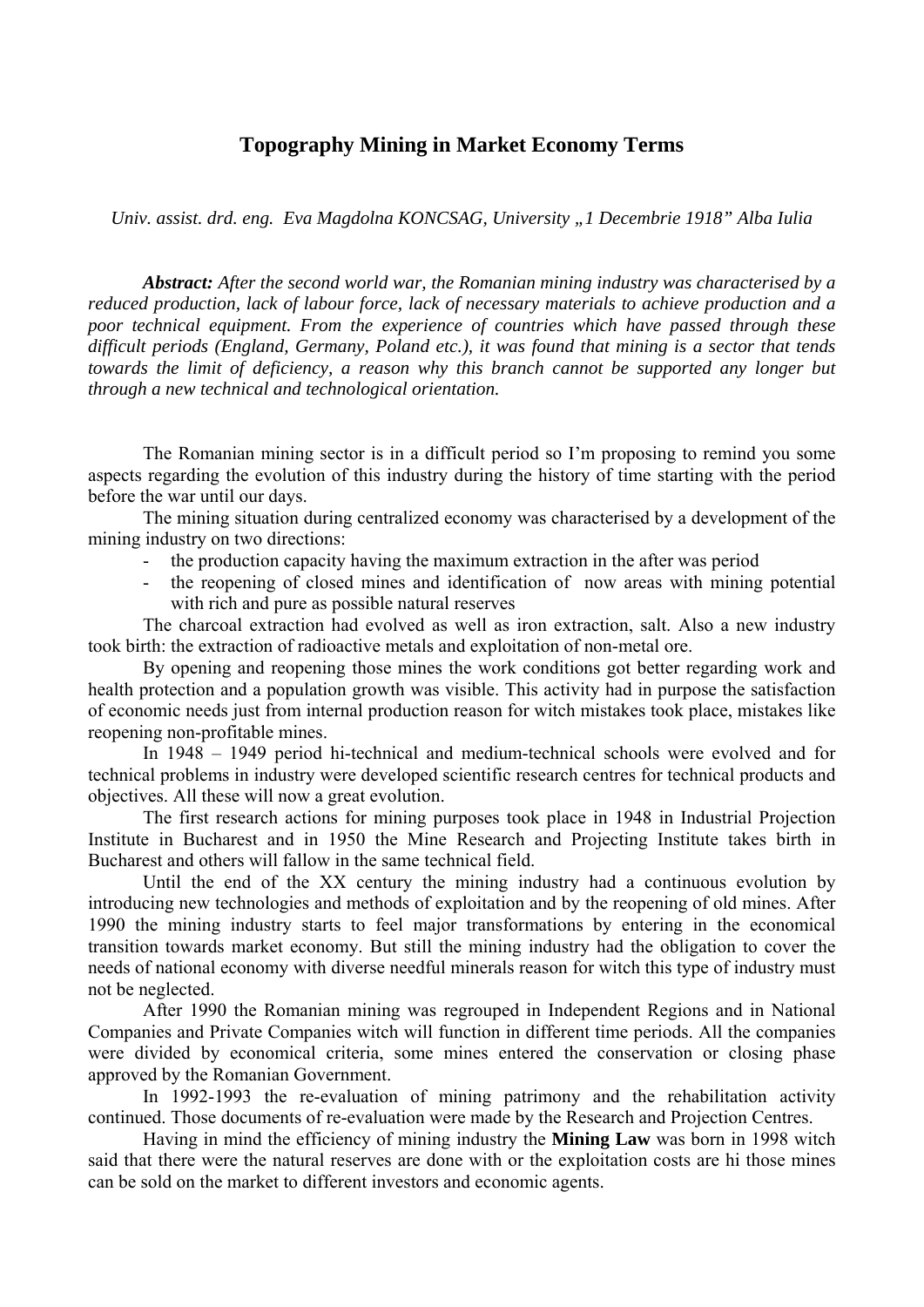For this reason the Book of Mines is defined as a document that holds identification and registration and representation on topographic maps of all mining activities. In the Book of Mines the existence of natural resources and ore must be clearly visible in order to create the possibility of mining concessions. This document will have:

- identification, location and evaluation of the useful mineral ore
- the registration in analytic documents and topographic documents of technical, economical and juridical elements regarding the natural mineral resources
- realisation of topographic planes and maps in order to preserve the topographic data base
- surveying the exploitation evolution and marking of this evolution an topographic maps
- evidence of mining lands
- the land transfer situation in time
- the perimeter delimitation of the exploitation area
- ecological reconstruction of the land after the mine closes

In our days a the interest in mix companies rose by knowing that most of the mines are managed by the Romanian Government.

After 1990 most of the mines were put out for sale to private companies some were sold with national capital and some with foreign capital.

The foreign investment can have a positive effect on the mining exploitation industry if it's made were the State can no longer assure the jobs for the people in the region. If continuity of mining activities is provided and new, modern mining technologies are developed and if the evolution of the mining perimeters and the ecological reconstruction of the region is assured this will be a absolute positive effect.

Like university teacher doctor engineer Fodor Dumitru said: "….during time the mining industry has good and bad times but it never disappears".

Modernization of the topography mining in market economy terms is needed by the necessity of the mining industry to have a good and accurate data base. These modernisations will lead to efficient mining activities and this will show in shortening the time to the effective exploitation of the natural resources, good knowledge of surface influence and prevention of natural disasters like the ones from Ocnele Mari.

About going towards a market economy in witch the main economical sectors are put under private ownership in the purpose of rational and profitable exploitation the main modernisations must be as fallows:

- remaking the geodesic data base using GPS methods;
- laws that can make the mine concessionary matter more easily;
- establishing new measures and laws to protect and preserve old mines that are pour in mineral ore;
- establishing a organization and laws that are necessary to make logical and correct documentation that can prove the need for mine preservation;
- establishing a digital and interconnected data base for easy archiving and access to special topographic data;
- making of a complex and complete data base by creating a Global Information System with exact information about the land perimeter that are under mining exploitation;
- projecting a new system that can control the data base in order to optimize material and logistic equipment of mine fields that are exploiting on the surface and underground;

In the idea of solving the mining topography problem the fallowing rules:

daily consultation of the graphic analytic documents regarding a certain exploitation perimeter;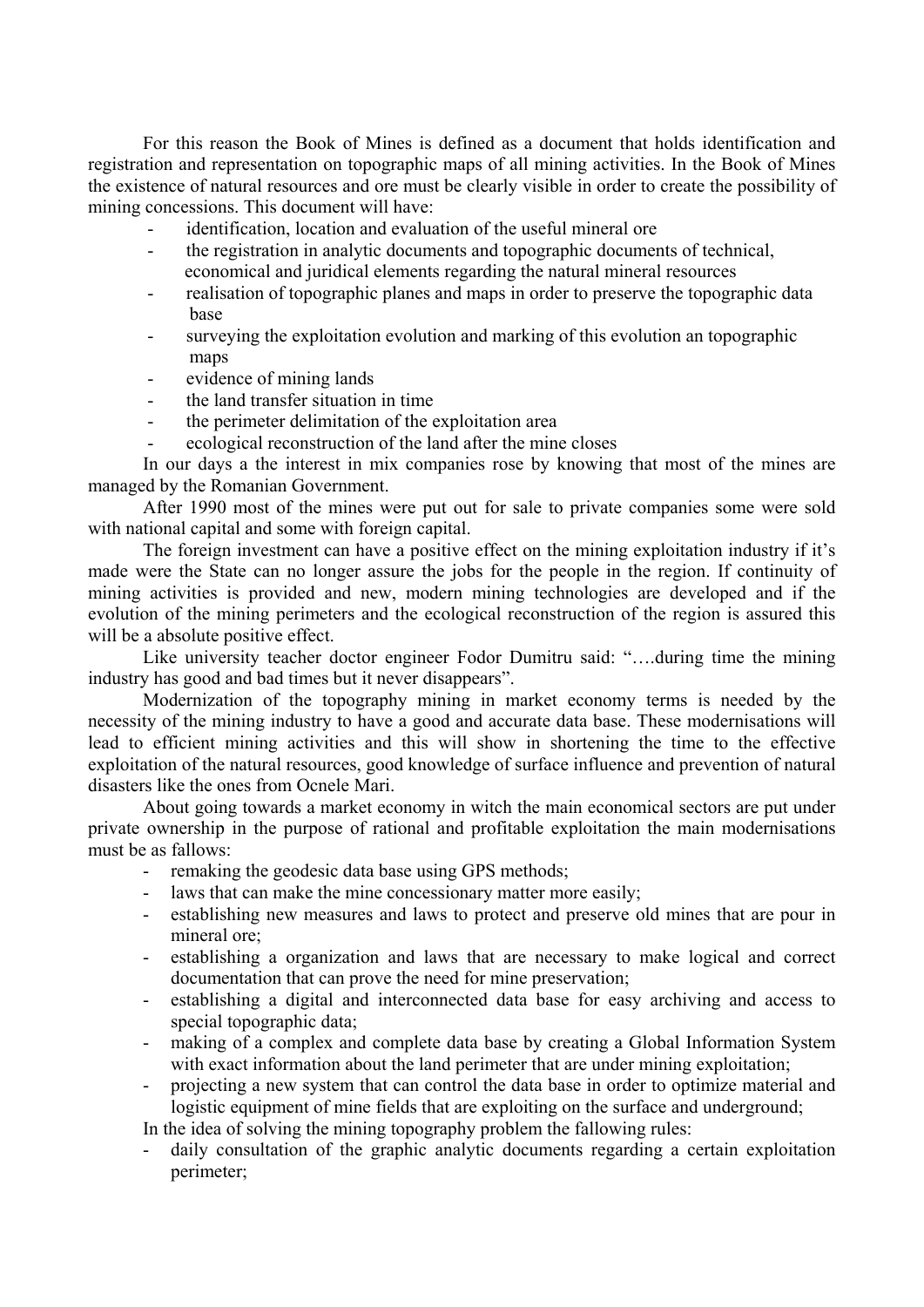- a daily control of the topographic and geodesic data in order to assure a written data of the lands that are entering in the mining exploitation and of those that are stopped from mining exploitations;
- a topographic evidence of the topographic planes and maps containing materialised perimeters by their limits and topographic points;
- introducing the buildings that exist in the field in the technical book of the land;
- the investigation of all the topographic jobs done until the present day with the buildings description and other building blocks that exist as well as all the exploitation jobs made by the mining unit, investigation witch will have situation planes and technical drawings that confirm the projection of the objective;
- data evidence referring to the mining unit, like the land and building address, the mine destination and land placement, the jobs that are done underground and on the surface, the area of the mine perimeter, different land usage situated on the surface and the safety areas, technical and judicial data regarding the constructions;
- centralizing the technical data regarding the constructions that can be found on topographic maps and files witch are made and kept up to data by the mining unit;
- signing a written agreement with the neighbours around the mine perimeter between the mining unit and the affected neighbours;
- assuring that there are enough topographic and geodesic points to assure the correct and complex surveing of the entire mine;
- gathering of planimetric details referring to the base geodesic system;
- new topographic measuring of the mine from witch to extract data about counter of the buildings (areas and areas with description of usage for each area separately);
- evidence of the main gas, electrical, water, sewer, thermal distribution;
- numbering the topographic sectors and the property lands and representations of the property perimeter by the usage of it;
- making topographic files of the mining unit;
- making topographic files of the properties;
- topographic data base of the mining units structured by the administrative territories;
- projecting a topographic Global Information System with evidence of the lands and the mineral potential and 3D digital planes regarding the exploitation jobs.

For the realization of the aspects there is a obvious need of data, files, judicial evidence, administrative and technical data regarding the exploitation perimeter:

- a. Data regarding the identification of the exploration perimeter:
- perimeter name;
- showing the perimeter in the administrative territory;
- the specific topographic number of the mining exploitation;
- type of mineral ore;
- the owner name of the exploration licence;
- owner's address;
- coordinates inventory of the topographic points on the contour of the exploitation perimeter in Stereographic 1970 projection system;
- the mining area;
- depth limit;
- evidence o land surfaces that will be used for mining exploitation.
- b. Judicial and administrative elements
- the licence on witch the mine perimeter was concessioned regarding mining laws no. 61/1998
- additional licence files
- judicial evidence of exploitation lands